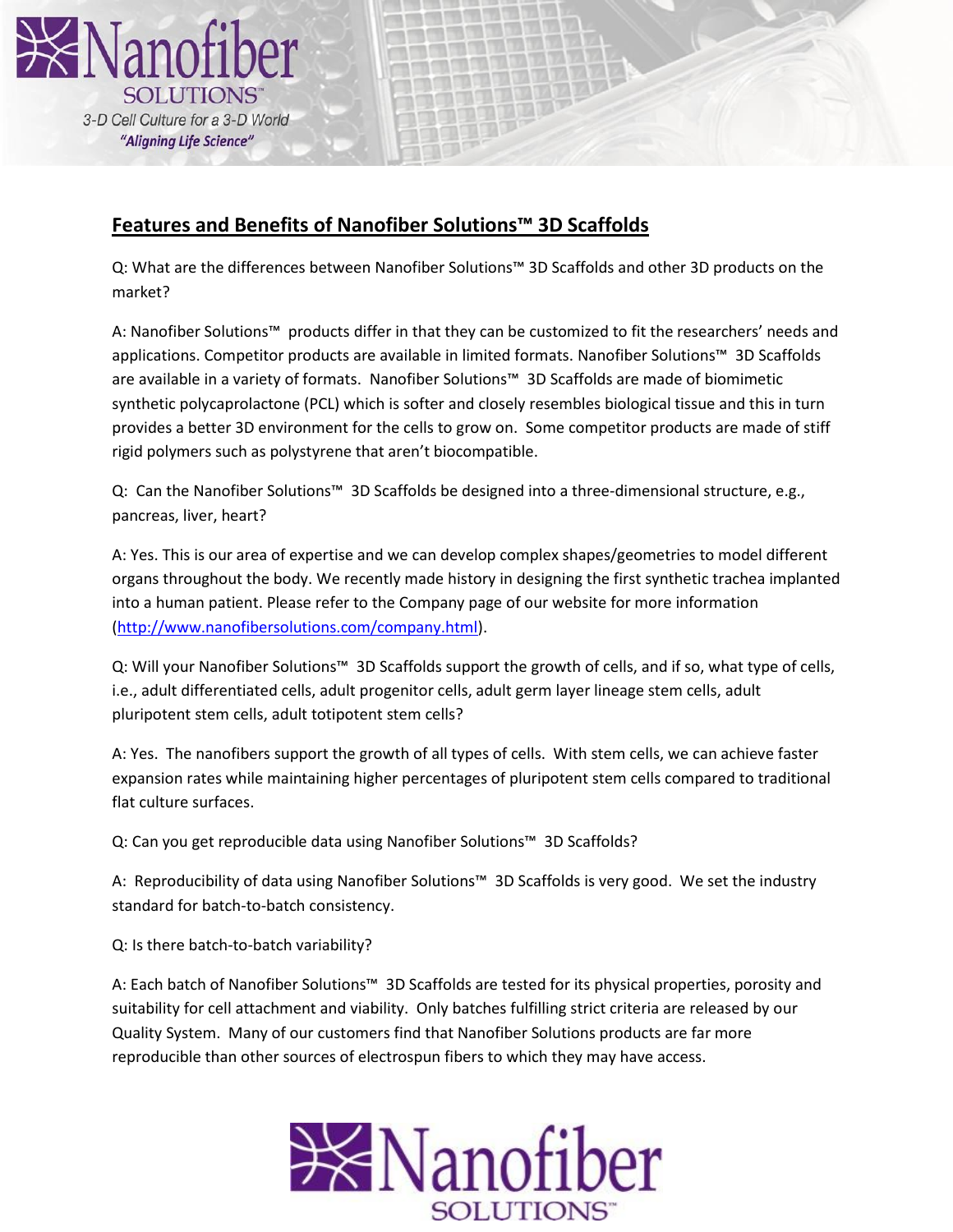## **Physical Properties**

Q: Do cells proliferate at the same rate on Nanofiber Solutions™ 3D Scaffolds compared to tissue culture polystyrene?

A: The answer is: No! Cells typically show a more rapid expansion/growth rate on our 3D scaffolds compared to traditional 2D tissue culture polystyrene. For example, Stem Cells have shown a 3x greater expansion rate on Nanofiber Solutions™ 3D Scaffolds.

Q: How long can you culture cells for?

A: Depending on the cell type and the method of analysis to be performed, Nanofiber Solutions™ 3D Scaffold plates are usually recommended for cell culture experiments lasting up to several weeks. Ideally, the extra cellular matrix proteins left behind by previous passages should create an environment more suited for better long term expansion, but this has not been tested. The fibers will not degrade or detach from the plate. The fibers will maintain a tight bond to the bottom of the culture area. **Note:**  Physical damage can occur if the fibers are touched with a pipette tip.

Q: How well does type-I collagen bind to the Nanofiber Solutions™ 3D Scaffolds?

A: Very well. Nanofiber Solutions can either make collagen nanofiber scaffolds or we can make synthetic nanofibers and coat them with collagen.

Q: Can the Nanofiber Solutions™ 3D Scaffolds form tubes of different sizes?

A: Yes. It is very easy for us to make tubes ranging from a few hundred micrometers in diameter to multiple centimeters in diameter.

Q: Can the Nanofiber Solutions™ 3D Scaffolds form tubes of different sizes within the same structure?

A: Yes. We can combine different shapes and sizes together into complex, 3-D structures.

Q: What are the physical dynamics, e.g., sheer force, tensile strength, stretchability, compressive force, etc.?

A: The physical properties Nanofiber Solutions™ 3D Scaffolds depend upon the type of polymer used in the manufacturing process. For example, something made from polyurethane (PU) will be very elastomeric like a rubber band, while something made from polyglycolic acid (PGA) will initially be more rigid and stiff.

Q: Will your Nanofiber Solutions™ 3D Scaffolds bind to carbohydrate moieties, e.g., glycosaminogycans, glycoproteins, glycolipids?

A: Yes. We can purchase commercially available conjugated polymers or conjugate the polymers ourselves with relatively simple cross-linking protocols from the literature.

Q: How are the Nanofiber scaffolds attached to the tissue culture plate?

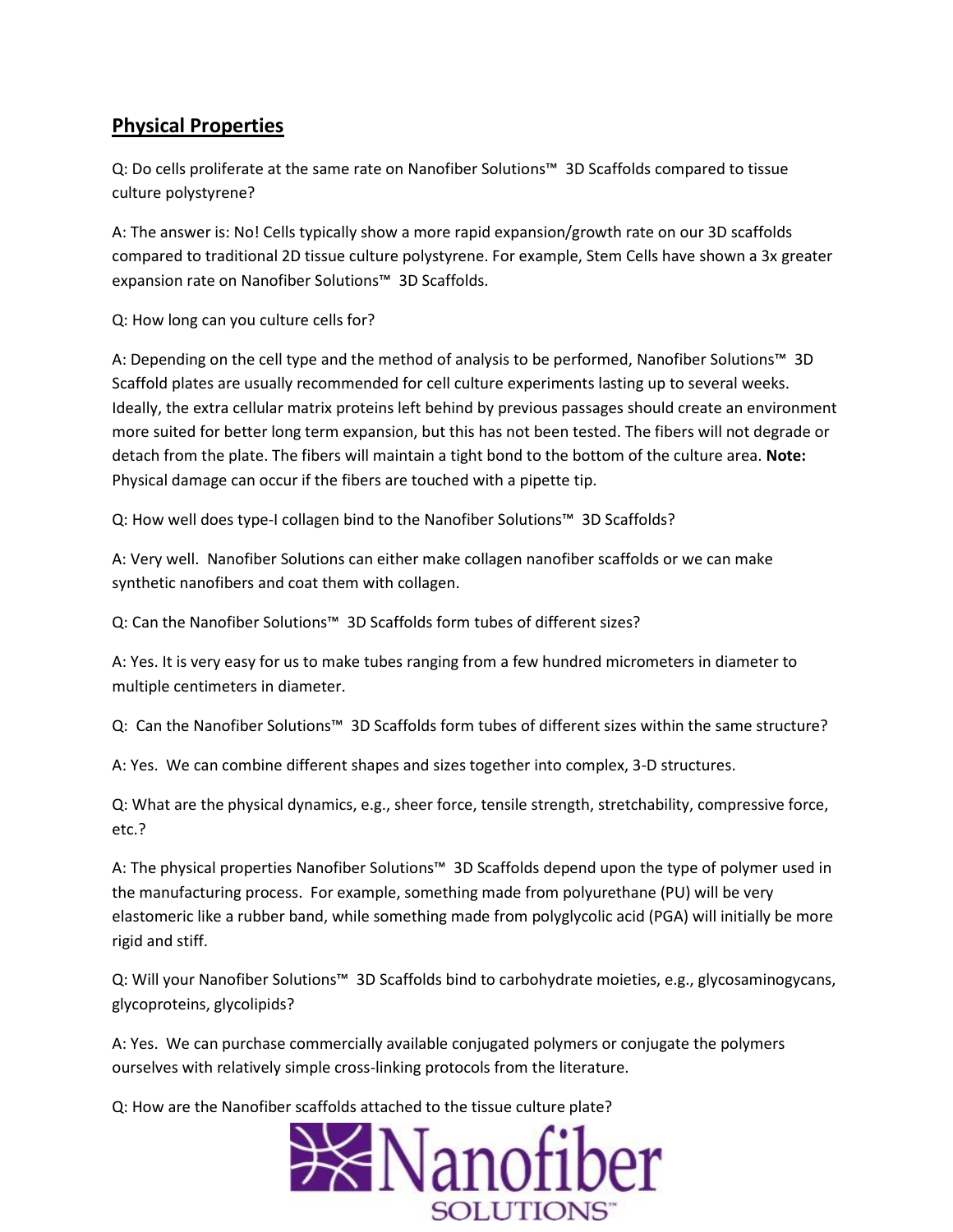A: The Nanofiber inserts rest inside at the bottom of the plate and are not attached to the bottom. For the plates, the Nanofibers are electrospun onto a thin layer of tissue culture grade polystyrene then bonded to the plate bottom.

Q. What is average diameter of fibers in NanoAligned™ and Nanofiber Solutions™ ?

A: The average diameter of a PCL nanofiber is ~700nm. We can control the size of the fibers to make larger or smaller sizes if needed.

Q: What Nanofiber Solutions™ 3D Scaffolds made of?

A: Nanofiber Solutions™ 3D Scaffolds are made of polycaprolactone (PCL) and range in thickness from 200-700µm.

Q: Are other polymers available?

A: Other polymers (polystyrene, polyethylene terephthalate as well as many others) can be special ordered, please contact us for details.

Q: What is the porosity of Nanofiber Solutions™ 3D Scaffolds?

A: Nanofiber Solutions™ 3D Scaffolds have a porosity of greater than 90%.

Q: Are Nanofiber Solutions™ 3D Scaffolds biodegradable?

A: Yes and no. The nanofibers can be fully degradable or permanent depending on the polymer.

### **Protocols/Techniques**

Q: Are there any protocols or technical notes available for the users?

A: A range of example protocols can be found in the Technical Resources section of our website [\(http://www.nanofibersolutions.com/technicalresources.html\)](http://www.nanofibersolutions.com/technicalresources.html). These are being continually updated and expanded upon and currently include general information about choosing and using Nanofiber Solutions™ 3D Scaffolds; examples of how to grow specific cell types; compatible analytical techniques and specialized applications.

Q: What analysis techniques are compatible with Nanofiber Solutions™ 3D Scaffolds?

A: Nanofiber Solutions™ 3D Scaffolds are compatible with a broad range of general cell and molecular techniques. These include various biochemical assays, histology (tissue processing, fixation, embedding and sectioning), fluorescence microscopy, immunocytochemistry, in-situ hybridization, electron microscopy, bright field and phase microscopy; extraction of nucleic acid and total protein etc.

Q: Can you coat Nanofiber Solutions™ 3D Scaffolds?

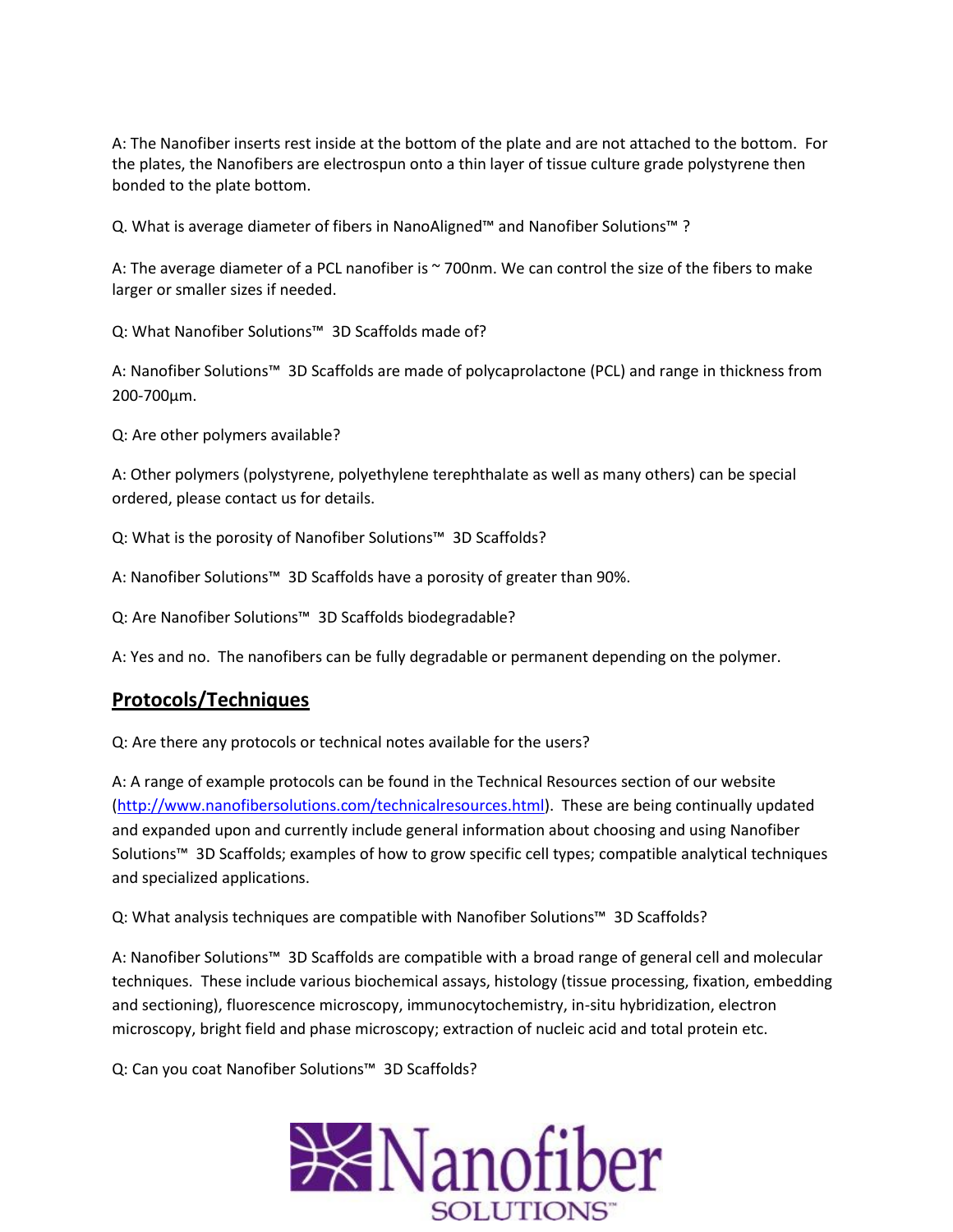A: Yes. Most standard coating methods for cell culture plastic are compatible with Nanofiber Solutions™ 3D Scaffolds including the use of extra-cellular matrix proteins, collagen, fibronectin, laminin, poly D/L lysine, etc.

Q: Can you remove cells from Nanofiber Solutions™ 3D Scaffolds?

A: Yes. Cells can be easily removed from the scaffolds using a combination of trypsin-EDTA or Accutase™ plus mild agitation if needed. For an example protocol, please visit the Technical Resources pages on our website [\(http://www.nanofibersolutions.com/technicalresources.html\)](http://www.nanofibersolutions.com/technicalresources.html).

Q: Is gene analysis possible with cells extracted from Nanofiber Solutions™ 3D Scaffolds?

A: Yes. Cells can be removed from NanoECM ™ 3D Scaffolds for gene analysis.

Q: Can you perform co-culture experiments?

A: There are several options available for performing co-culture experiments, including; 1) Two or more cell types can be seeded onto one Nanofiber Solutions™ 3D Scaffolds simultaneously; 2) Our Interactive Microenvironment System (IMEMS, part number: [IMEMO1 random, IMEMO2 aligned\)](http://www.nanofibersolutions.com/products.html)allows co-culture of several different cell types for enhanced interaction and cellular response. Cells have chemical communication, but not physical contact which allows easy post-analysis of each cell type. Each layer within the IMEMS allows for high-resolution imaging of the cells after the culture period. Refer to our Technology page for more information on the IMEMS

[\(http://www.nanofibersolutions.com/technology.html\)](http://www.nanofibersolutions.com/technology.html).

Q: Can you extract protein and nucleic acids from cells within Nanofiber Solutions™ 3D Scaffolds?

A: Yes, standard protocols for RNA and total protein extraction will work from cells grown on Nanofiber Solutions™ 3D Scaffolds.

Q: Can you explant tissues onto Nanofiber Solutions™ 3D Scaffolds?

A: It is possible to take explanted tissue and continue to let it grow in 3D in Nanofiber Solutions™ 3D Scaffolds. Please refer to our Technical Resources section on our website for publication references [\(http://www.nanofibersolutions.com/technicalresources.html\)](http://www.nanofibersolutions.com/technicalresources.html).

Q: Can the Nanofiber Solutions™ 3D Scaffolds be placed in suspension and aerosolized?

A: No. Our Nanofiber Solutions™ 3D Scaffolds are continuous fibers that can be placed in suspension (for example, in a large commercial bioreactor) but it would be very difficult to aerosolize them.

### **Compatibility of Scaffolds**

Q: Can you perform FACS analysis on cells cultured on Nanofiber Solutions™ 3D Scaffolds?

A: Yes. Cells can be removed from Nanofiber Solutions™ 3D Scaffolds using standard protocols with trypsin-EDTA, and Accutase™ for FACS analysis.

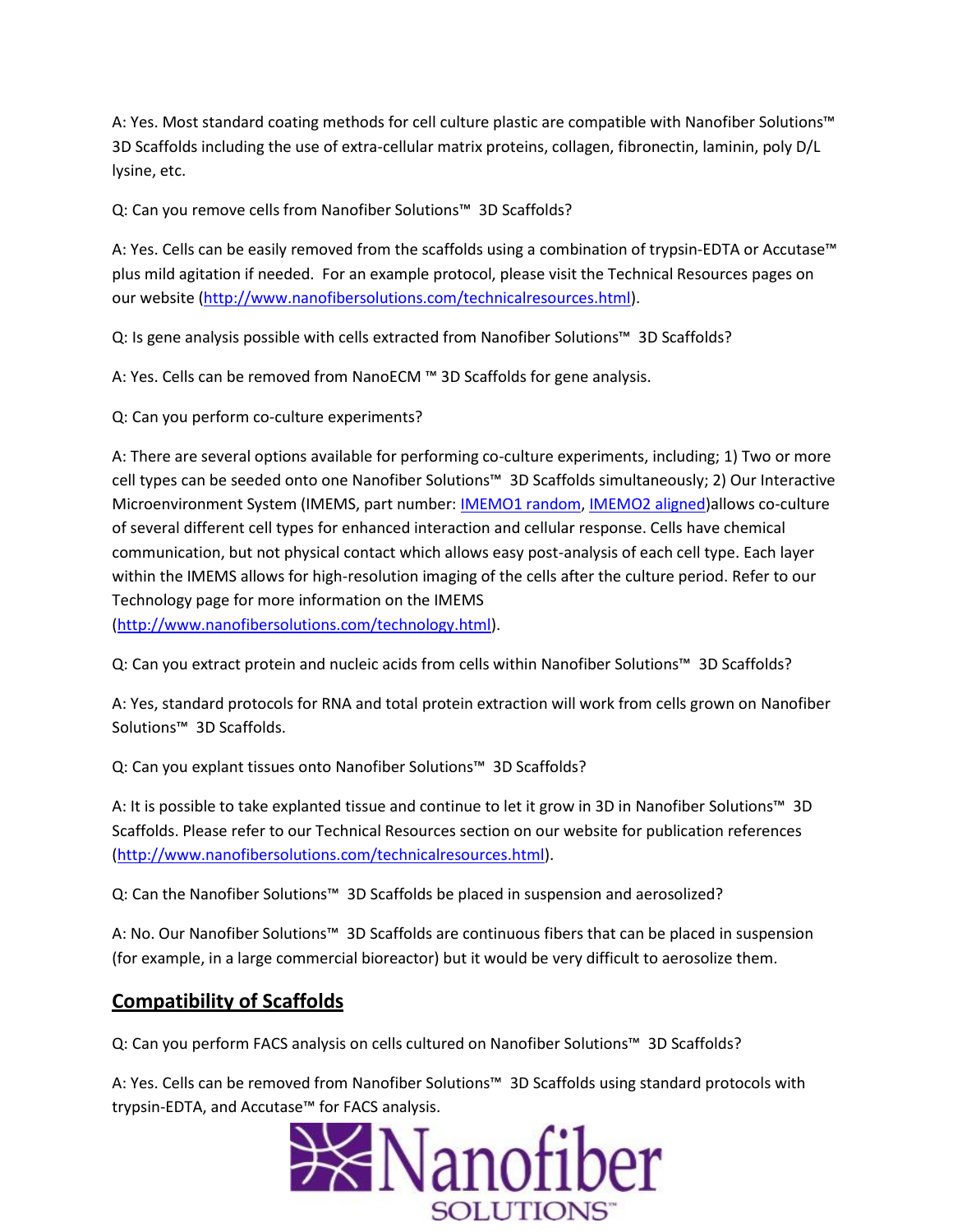Q: Are Nanofiber Solutions™ 3D Scaffolds suitable for cell invasion and cell migration assays?

A: Yes. It is possible to measure the rate of migration using image analysis of histological sections, or by fluorescently labeling cells. Several cell migration videos are published on our website. Please go to our Technology section to view the live cell imaging videos [\(http://www.nanofibersolutions.com/technology.html\)](http://www.nanofibersolutions.com/technology.html).

Q: Is there a protocol for performing transfections on Nanofiber Solutions™ 3D Scaffolds?

A: Yes. Commercially available transfection kits are compatible with Nanofiber Solutions™ 3D Scaffolds.

Q: Are Nanofiber Solutions™ 3D Scaffold plates compatible with standard laboratory plate readers/instrumentation?

A: Yes. The physical dimensions are the same as standard tissue culture plates.

Q: Are NanoECM Scaffolds compatible with bioreactor systems?

A: Yes, our Nanofiber Solutions™ 3D Scaffolds can be customized to fit industrial bioreactors. Please contact us for more information [\(http://www.nanofibersolutions.com/contact.php\)](http://www.nanofibersolutions.com/contact.php).

Q: Are Nanofiber Solutions<sup>™</sup> 3D products recommended for Stem Cell expansion?

A: Yes, we have seen 3-9x the cell expansion rates of Stem Cells compared to the same cells plated on traditional tissue culture polystyrene. Stem cells, when grown on Nanofiber Solutions™ 3D products do not differentiate down an undesirable phenotypic pathway.

### **Seeding/Growing**

Q: Should I seed wells with the same number of cells I use on flat plates?

A: Not likely – One of the major benefits of Nanofiber Solutions™ 3D Scaffolds is that they mimic *in vivo* physical structures. This means there will be 2-3x more surface area on our scaffolds; which will require more cells for seeding purposes to obtain a true 3D cell environment.

Q: What happens if more than the recommended numbers of cells are seeded onto Nanofiber Solutions™ 3D Scaffolds?

A: The seeding densities recommended are guidelines and may need to be optimized depending on cell type. Nanofiber Solutions™ 3D Scaffolds will have 3x the surface area compared to standard polystyrene plates so cell seeding may need to be optimized for each cell phenotype. Please refer to the Technical Resources of our website for more information

[\(http://www.nanofibersolutions.com/technicalresources.html\)](http://www.nanofibersolutions.com/technicalresources.html).

Q: Do cells growing on Nanofiber Solutions™ 3D Scaffolds behave the same as cells growing in traditional 2D cultures?

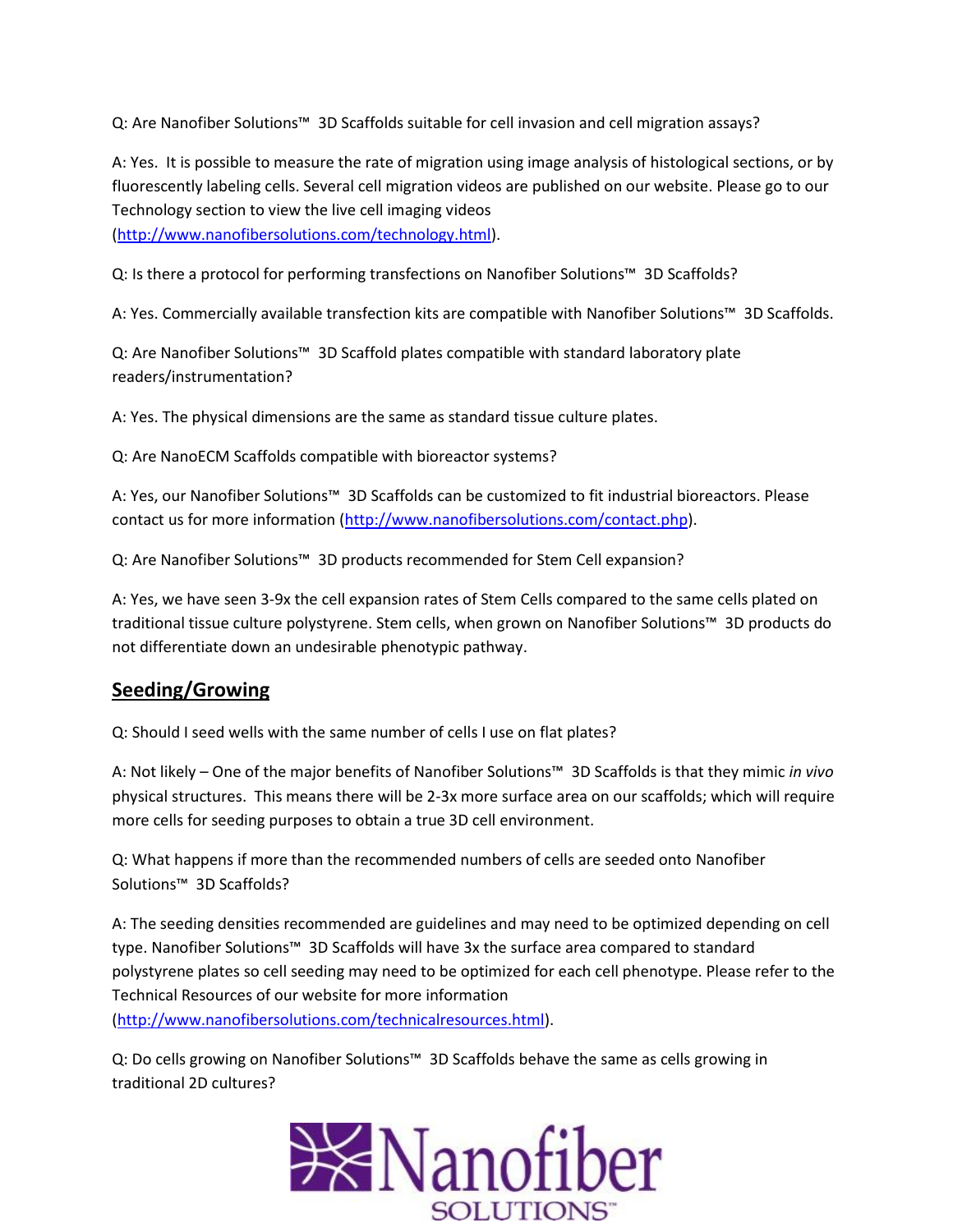A: No, there is now much evidence to show that cells growing in 3D retain their native morphology and functionality which represents a more accurate gene and protein expression profile as would be found in vivo. There are many papers highlighting these differences including some Nanofiber Solutions™ 3D Scaffolds publications referenced on the Technical Resources section of our website. [\(http://www.nanofibersolutions.com/technicalresources.html\)](http://www.nanofibersolutions.com/technicalresources.html).

## **Treatment**

Q: Are Nanofiber Solutions™ 3D Scaffolds tissue culture treated?

A: Yes. Nanofiber Solutions™ 3D Scaffolds are surface plasma (tissue culture) treated to provide for excellent wettability and are ready to use out of the packaging.

Q: Do the Nanofiber Solutions™ 3D Scaffolds need to be treated or equilibrated before use?

A: Prior to use we recommend a 30 minute pre-incubation in the media plus any biological components of interest at 37°C, followed by aspiration.

#### **Sterilization**

Q: Are Nanofiber Solutions™ 3D Scaffolds supplied sterile?

A: Nanofiber Solutions™ 3D Scaffolds have been ultra violet light treated and are packaged within sterile Tyvek packs.

Q: Can you autoclave Nanofiber Solutions™ 3D Scaffolds?

A: No. The Nanofiber Solutions™ 3D Scaffolds cannot be autoclaved, high pressure and heat will destroy the fibers.

Q: Are other forms of sterilization possible for the scaffolds?

A: Yes. Gamma irradiated sterile products are available. In addition, many of our collaborators have used 70% ethanol solution successfully.

Q: Are Nanofiber Solutions™ 3D Scaffolds reusable?

A: Nanofiber Solutions™ 3D Scaffolds are a single use, disposable product.

Q: Do Nanofiber Solutions™ 3D Scaffolds have an expiration date?

A: No. For optimal performance Nanofiber Solutions™ 3D Scaffolds are recommended to be used within a year of purchase.

Q: Are Nanofiber Solutions™ 3D Scaffolds chemically resistant?

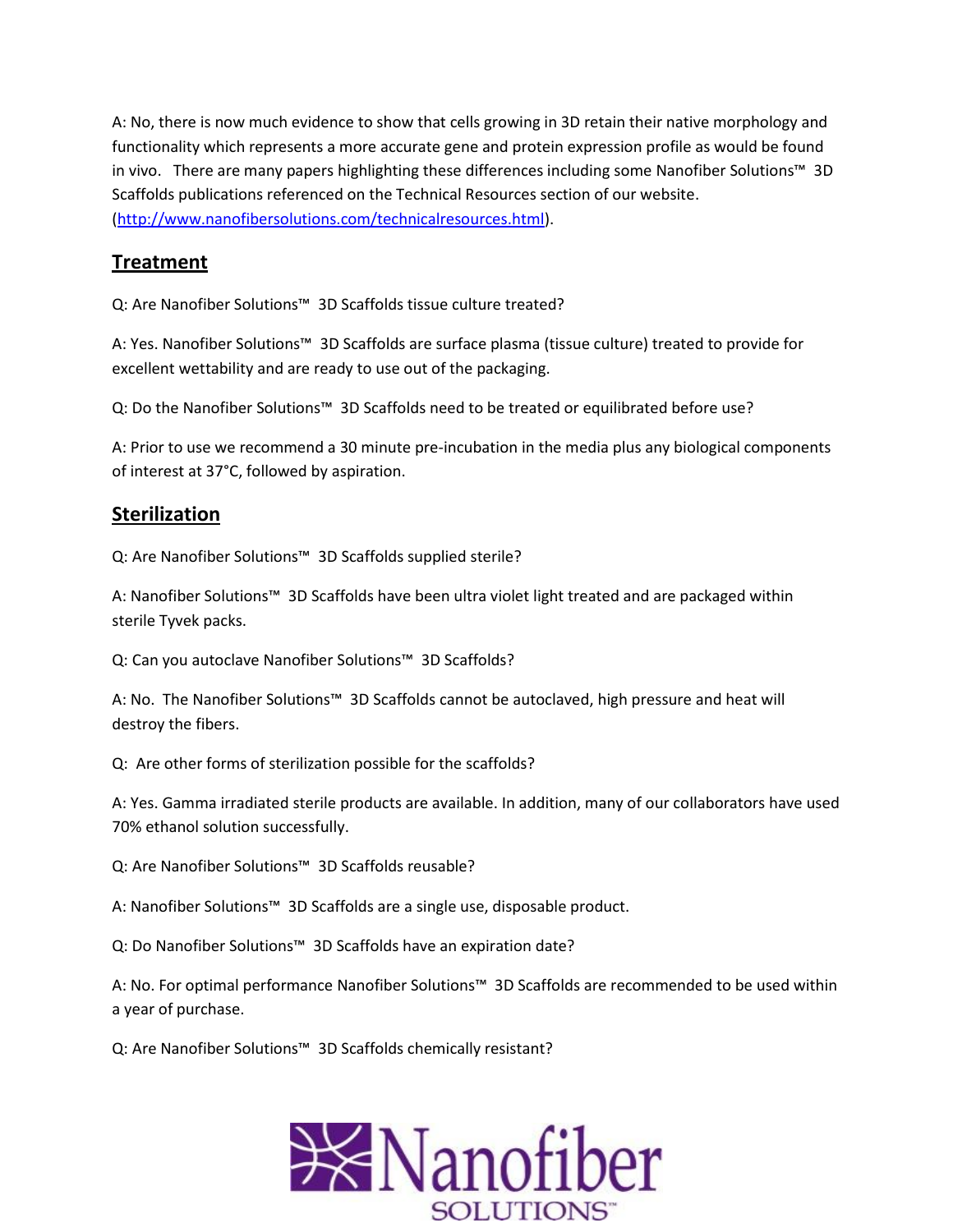A: The surface properties can be affected by certain chemicals. Some solvents like acetone or xylene may swell or destroy the scaffold

#### **Imaging**

Q: Can Nanofiber Solutions™ 3D Scaffolds be imaged using standard light or visible microscopy?

A: Yes. Nanofiber Solutions™ 3D Scaffolds can be imaged using standard light and visible microscopy applications.

Q: Do Nanofiber Solutions™ 3D Scaffolds autofluoresce?

A: No significant levels of autofluorescence have been observed from Nanofiber Solutions™ 3D Scaffolds using standard visible wavelengths of light. Under confocal microscopy PCL exhibits a minor green autofluorescence.

Q: How can you see your cells growing in 3D on Nanofiber Solutions™ 3D Scaffolds?

A: Nanofiber Solutions™ 3D Scaffolds are optically transparent and cells growing on the fibers can be visualized using standard microscopy. Other options to visualize cells growing in 3D in Nanofiber Solutions™ Scaffolds include, but are not limited to, live cell imaging, fluorescent marker analysis, confocal analysis, histology using a range of cytological stains and electron microscopy. Please refer to the Technical Resource section of the website [\(http://www.nanofibersolutions.com/technicalresources.html\)](http://www.nanofibersolutions.com/technicalresources.html).

Q: How do you estimate cell confluence on Nanofiber Solutions™ 3D Scaffolds?

A: Visible inspection under a light microscope or simple dyes can be used to estimate cell culture confluence and viability. A full protocol for a simple method is available in the Technical Resources section of our website. An extensive number of end-point visualization techniques are also compatible, including live cell imaging, fluorescent marker analysis, confocal analysis, biochemical assays, histological analysis using a range of cytological stains and electron microscopy.

#### **Other General Questions About Nanofiber Solutions™ 3D Scaffolds**

Q: What formats of Nanofiber Solutions™ 3D Scaffolds are available?

A: Nanofiber Solutions™ 3D Scaffolds are currently available in the following formats: Random and Aligned orientations. Standard well plate formats available are: 6, 24, 96, and 384 wells/plate.

If desired, Nanofiber Solutions™ 3D inserts are also available in 6, 12, 24 well formats and can fit a range of culture plates from different manufacturers. Inserts are also available for 60 and 100 mm tissue culture dishes. Nanofiber Solutions™ 3D coated chamber slides and the 6-well Interactive Microenvironment System (IMEMS) complete our product line. For more information, please visit the Product page [\(http://www.nanofibersolutions.com/products.html\)](http://www.nanofibersolutions.com/products.html).